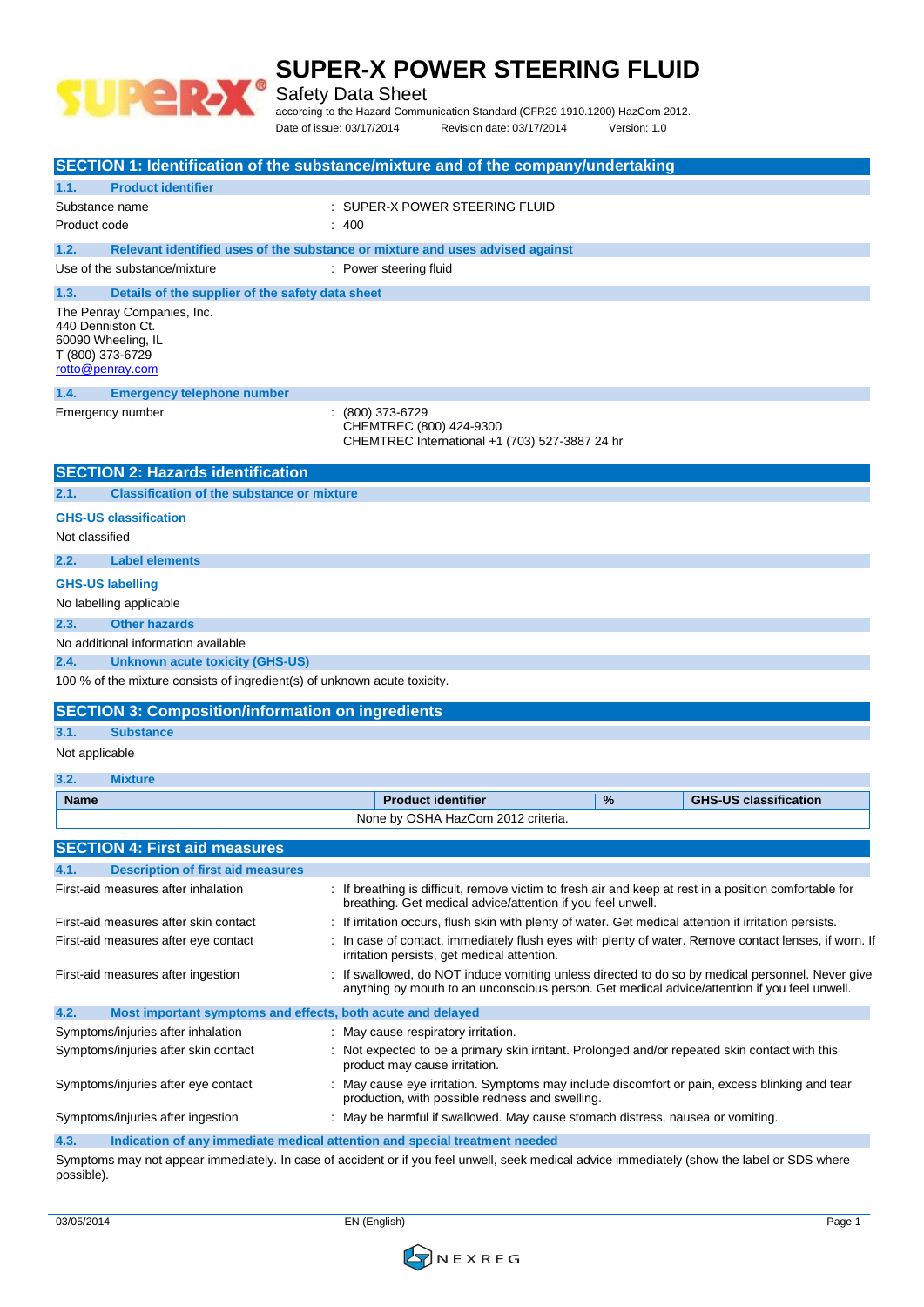Safety Data Sheet

according to the Hazard Communication Standard (CFR29 1910.1200) HazCom 2012.

| <b>SECTION 5: Firefighting measures</b>                              |                                     |                                                                                                                                                                                                                                                                                                                         |                                                                                                                                                                                                    |  |
|----------------------------------------------------------------------|-------------------------------------|-------------------------------------------------------------------------------------------------------------------------------------------------------------------------------------------------------------------------------------------------------------------------------------------------------------------------|----------------------------------------------------------------------------------------------------------------------------------------------------------------------------------------------------|--|
|                                                                      |                                     |                                                                                                                                                                                                                                                                                                                         |                                                                                                                                                                                                    |  |
| <b>Extinguishing media</b><br>5.1.                                   |                                     |                                                                                                                                                                                                                                                                                                                         |                                                                                                                                                                                                    |  |
| Suitable extinguishing media<br>Unsuitable extinguishing media       |                                     | Dry chemical, foam, carbon dioxide, water fog.<br>None known.                                                                                                                                                                                                                                                           |                                                                                                                                                                                                    |  |
|                                                                      |                                     |                                                                                                                                                                                                                                                                                                                         |                                                                                                                                                                                                    |  |
| 5.2.<br>Special hazards arising from the substance or mixture        |                                     |                                                                                                                                                                                                                                                                                                                         |                                                                                                                                                                                                    |  |
| Fire hazard                                                          |                                     | ketones, and combustion products of sulfur and nitrogen.                                                                                                                                                                                                                                                                | Products of combustion may include, and are not limited to: oxides of carbon, aldehydes,                                                                                                           |  |
| <b>Advice for firefighters</b><br>5.3.                               |                                     |                                                                                                                                                                                                                                                                                                                         |                                                                                                                                                                                                    |  |
| Firefighting instructions                                            |                                     | Cool closed containers exposed to fire with water.                                                                                                                                                                                                                                                                      |                                                                                                                                                                                                    |  |
| Protection during firefighting                                       |                                     | protection (SCBA).                                                                                                                                                                                                                                                                                                      | Keep upwind of fire. Wear full fire fighting turn-out gear (full Bunker gear) and respiratory                                                                                                      |  |
| <b>SECTION 6: Accidental release measures</b>                        |                                     |                                                                                                                                                                                                                                                                                                                         |                                                                                                                                                                                                    |  |
| 6.1.                                                                 |                                     | Personal precautions, protective equipment and emergency procedures                                                                                                                                                                                                                                                     |                                                                                                                                                                                                    |  |
| 6.1.1.<br>For non-emergency personnel                                |                                     |                                                                                                                                                                                                                                                                                                                         |                                                                                                                                                                                                    |  |
| Protective equipment                                                 |                                     | unnecessary and unprotected personnel.                                                                                                                                                                                                                                                                                  | Use personal protection recommended in Section 8. Isolate the hazard area and deny entry to                                                                                                        |  |
| 6.1.2.<br>For emergency responders                                   |                                     |                                                                                                                                                                                                                                                                                                                         |                                                                                                                                                                                                    |  |
| No additional information available                                  |                                     |                                                                                                                                                                                                                                                                                                                         |                                                                                                                                                                                                    |  |
| 6.2.<br>Methods and material for containment and cleaning up         |                                     |                                                                                                                                                                                                                                                                                                                         |                                                                                                                                                                                                    |  |
| For containment                                                      |                                     | Use appropriate Personal Protective Equipment (PPE).                                                                                                                                                                                                                                                                    | Eliminate sources of ignition. Contain and/or absorb spill with inert material (e.g. sand,<br>vermiculite), then place in a suitable container. Do not flush to sewer or allow to enter waterways. |  |
| Methods for cleaning up                                              |                                     | Spilled material may present a slipping hazard.                                                                                                                                                                                                                                                                         | Scoop up material and place in a disposal container. Take up large spills with pump or vacuum.                                                                                                     |  |
| <b>Reference to other sections</b><br>6.3.                           |                                     |                                                                                                                                                                                                                                                                                                                         |                                                                                                                                                                                                    |  |
|                                                                      |                                     | See section 8 for further information on protective clothing and equipment and section 13 for advice on waste disposal.                                                                                                                                                                                                 |                                                                                                                                                                                                    |  |
| <b>SECTION 7: Handling and storage</b>                               |                                     |                                                                                                                                                                                                                                                                                                                         |                                                                                                                                                                                                    |  |
| <b>Precautions for safe handling</b><br>7.1.                         |                                     |                                                                                                                                                                                                                                                                                                                         |                                                                                                                                                                                                    |  |
| Precautions for safe handling                                        |                                     | : Avoid contact with skin and eyes. Avoid breathing vapour or mist. Do not swallow. Handle and<br>open container with care. When using do not eat, drink or smoke. Avoid the formation of mists in<br>the atmosphere.                                                                                                   |                                                                                                                                                                                                    |  |
| Hygiene measures                                                     |                                     |                                                                                                                                                                                                                                                                                                                         | : Launder contaminated clothing before reuse. Wash hands before eating, drinking, or smoking.                                                                                                      |  |
| 7.2.<br>Conditions for safe storage, including any incompatibilities |                                     |                                                                                                                                                                                                                                                                                                                         |                                                                                                                                                                                                    |  |
| Storage conditions                                                   |                                     | Store in a cool place. Keep away from heat, sparks, and flame.                                                                                                                                                                                                                                                          | : Keep out of the reach of children. Keep container tightly closed and in a well-ventilated place.                                                                                                 |  |
| 7.3.<br><b>Specific end use(s)</b>                                   |                                     |                                                                                                                                                                                                                                                                                                                         |                                                                                                                                                                                                    |  |
| Not available.                                                       |                                     |                                                                                                                                                                                                                                                                                                                         |                                                                                                                                                                                                    |  |
| <b>SECTION 8: Exposure controls/personal protection</b>              |                                     |                                                                                                                                                                                                                                                                                                                         |                                                                                                                                                                                                    |  |
| 8.1.<br><b>Control parameters</b>                                    |                                     |                                                                                                                                                                                                                                                                                                                         |                                                                                                                                                                                                    |  |
|                                                                      |                                     |                                                                                                                                                                                                                                                                                                                         |                                                                                                                                                                                                    |  |
| <b>Oil Mist</b><br><b>USA OSHA</b>                                   | OSHA PEL (TWA) (mg/m <sup>3</sup> ) |                                                                                                                                                                                                                                                                                                                         | $5 \text{ mg/m}^3$                                                                                                                                                                                 |  |
|                                                                      |                                     |                                                                                                                                                                                                                                                                                                                         |                                                                                                                                                                                                    |  |
| <b>Exposure controls</b><br>8.2.                                     |                                     |                                                                                                                                                                                                                                                                                                                         |                                                                                                                                                                                                    |  |
| Appropriate engineering controls                                     |                                     | the workstation location.                                                                                                                                                                                                                                                                                               | : Use ventilation adequate to keep exposures (airborne levels of dust, fume, vapor, etc.) below<br>recommended exposure limits. Ensure that eyewash stations and safety showers are close to       |  |
| Hand protection                                                      |                                     |                                                                                                                                                                                                                                                                                                                         | Impervious protective clothing and gloves recommended to prevent drying or irritation of hands.                                                                                                    |  |
| Eye protection                                                       |                                     | Wear safety glasses or goggles to protect from splashes.                                                                                                                                                                                                                                                                |                                                                                                                                                                                                    |  |
| Skin and body protection                                             |                                     | Wear suitable protective clothing.                                                                                                                                                                                                                                                                                      |                                                                                                                                                                                                    |  |
| Respiratory protection                                               |                                     | If this material is handled at elevated temperature or under mist forming conditions, approved<br>respiratory protection equipment should be used. Respirator selection must be based on known<br>or anticipated exposure levels, the hazards of the product and the safe working limits of the<br>selected respirator. |                                                                                                                                                                                                    |  |
| Environmental exposure controls<br>Other information                 |                                     | Maintain levels below Community environmental protection thresholds.<br>practices.                                                                                                                                                                                                                                      | Do not eat, smoke or drink where material is handled, processed or stored. Wash hands carefully<br>before eating or smoking. Handle according to established industrial hygiene and safety         |  |

03/05/2014 EN (English) 2/5

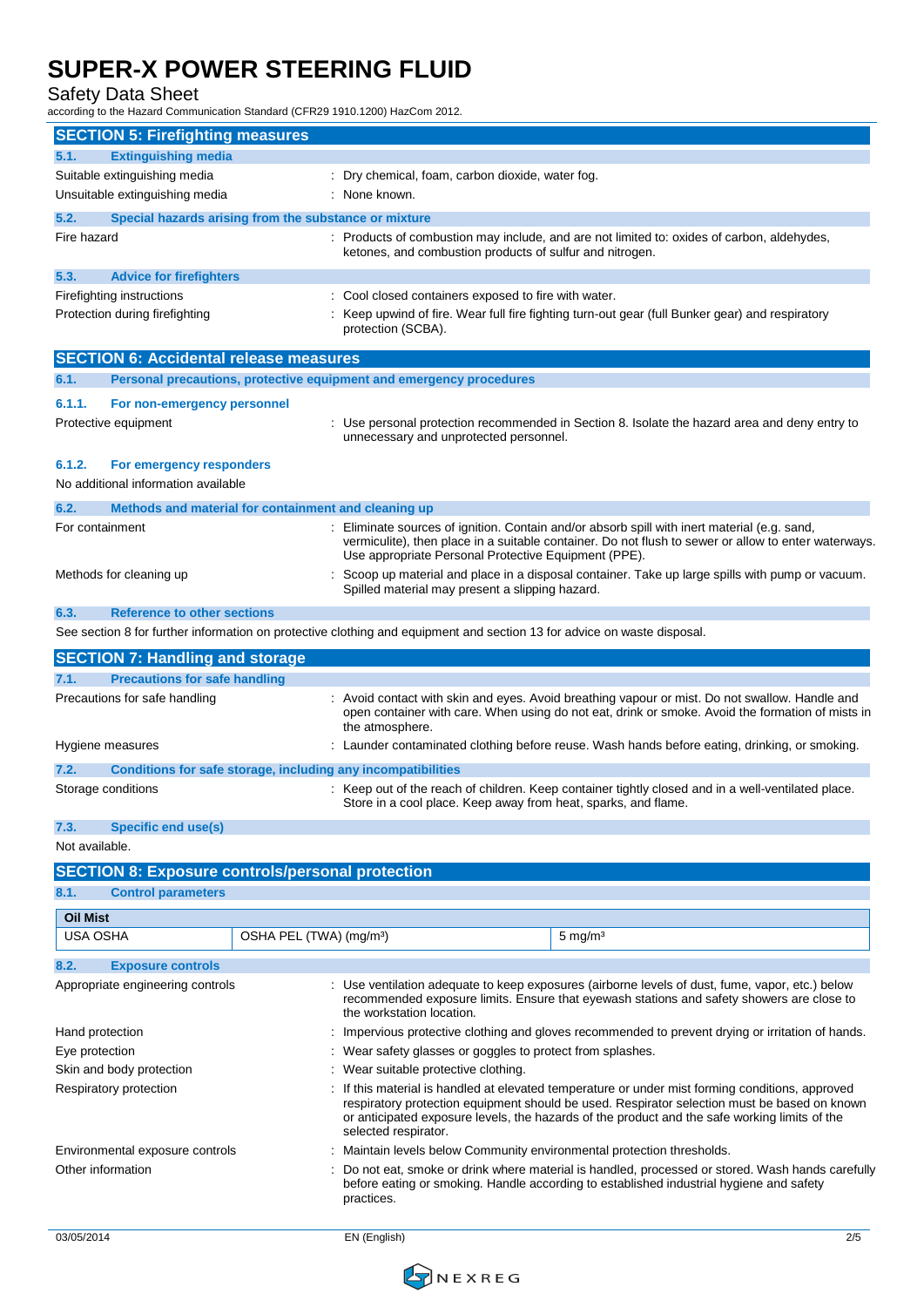Safety Data Sheet

according to the Hazard Communication Standard (CFR29 1910.1200) HazCom 2012.

| <b>SECTION 9: Physical and chemical properties</b>          |                                                       |  |  |
|-------------------------------------------------------------|-------------------------------------------------------|--|--|
| 9.1.                                                        | Information on basic physical and chemical properties |  |  |
| Physical state                                              | : Liquid.                                             |  |  |
| Appearance                                                  | Viscous.                                              |  |  |
| Colour                                                      | Light amber.                                          |  |  |
| Odour                                                       | Petroleum odor.                                       |  |  |
| Odour threshold                                             | No data available.                                    |  |  |
| pH                                                          | No data available.                                    |  |  |
| Relative evaporation rate (butylacetate=1)                  | No data available.                                    |  |  |
| Melting point                                               | No data available.                                    |  |  |
| Freezing point                                              | No data available.                                    |  |  |
| Boiling point                                               | No data available.                                    |  |  |
| Flash point                                                 | 202 °C (396 °F) (ASTM D-92)                           |  |  |
| Self ignition temperature                                   | No data available.                                    |  |  |
| Decomposition temperature                                   | No data available.                                    |  |  |
| Flammability (solid, gas)                                   | Not flammable.                                        |  |  |
| Vapour pressure                                             | No data available.                                    |  |  |
| Relative vapour density at 20 °C                            | $> 1$ (Air = 1)                                       |  |  |
| Relative density                                            | 0.88<br>÷                                             |  |  |
| Solubility                                                  | Insoluble.                                            |  |  |
| Log Pow                                                     | No data available.                                    |  |  |
| Log Kow                                                     | No data available.                                    |  |  |
| Viscosity, kinematic                                        | No data available.                                    |  |  |
| Viscosity, dynamic                                          | No data available.                                    |  |  |
| Explosive properties                                        | No data available.                                    |  |  |
| Oxidising properties                                        | No data available.                                    |  |  |
| <b>Explosive limits</b>                                     | No data available.                                    |  |  |
| <b>Other information</b><br>9.2.                            |                                                       |  |  |
| No additional information available                         |                                                       |  |  |
| <b>SECTION 10: Stability and reactivity</b>                 |                                                       |  |  |
| 10.1.<br><b>Reactivity</b>                                  |                                                       |  |  |
| No dangerous reaction known under conditions of normal use. |                                                       |  |  |
| 10.2.<br><b>Chemical stability</b>                          |                                                       |  |  |
| Stable under normal storage conditions.                     |                                                       |  |  |
| 10.3.<br><b>Possibility of hazardous reactions</b>          |                                                       |  |  |
| No dangerous reaction known under conditions of normal use. |                                                       |  |  |
| 10.4.<br><b>Conditions to avoid</b>                         |                                                       |  |  |
| Heat. Incompatible materials. Sources of ignition.          |                                                       |  |  |
| <b>Incompatible materials</b><br>10.5.                      |                                                       |  |  |
|                                                             |                                                       |  |  |

Strong oxidizing agents.

**10.6. Hazardous decomposition products**

**SECTION 11: Toxicological information**

Decomposition products may include: oxides of carbon, boron, calcium, magnesium, nitrogen, phosphorus, sulfur, hydrogen sulfide, zinc, and/or low molecular weight hydrocarbons.

| 11.1.<br>Information on toxicological effects |                                                                     |
|-----------------------------------------------|---------------------------------------------------------------------|
| Acute toxicity                                | : Not classified                                                    |
| 400                                           |                                                                     |
| LD50 oral rat                                 | Not available                                                       |
| LD50 dermal rabbit                            | Not available                                                       |
| LC50 inhalation rat (mg/l)                    | Not available                                                       |
| Skin corrosion/irritation                     | Based on available data, the classification criteria are not met.   |
| Serious eye damage/irritation                 | : Based on available data, the classification criteria are not met. |
| Respiratory or skin sensitisation             | : Based on available data, the classification criteria are not met. |

03/05/2014 EN (English) 3/5

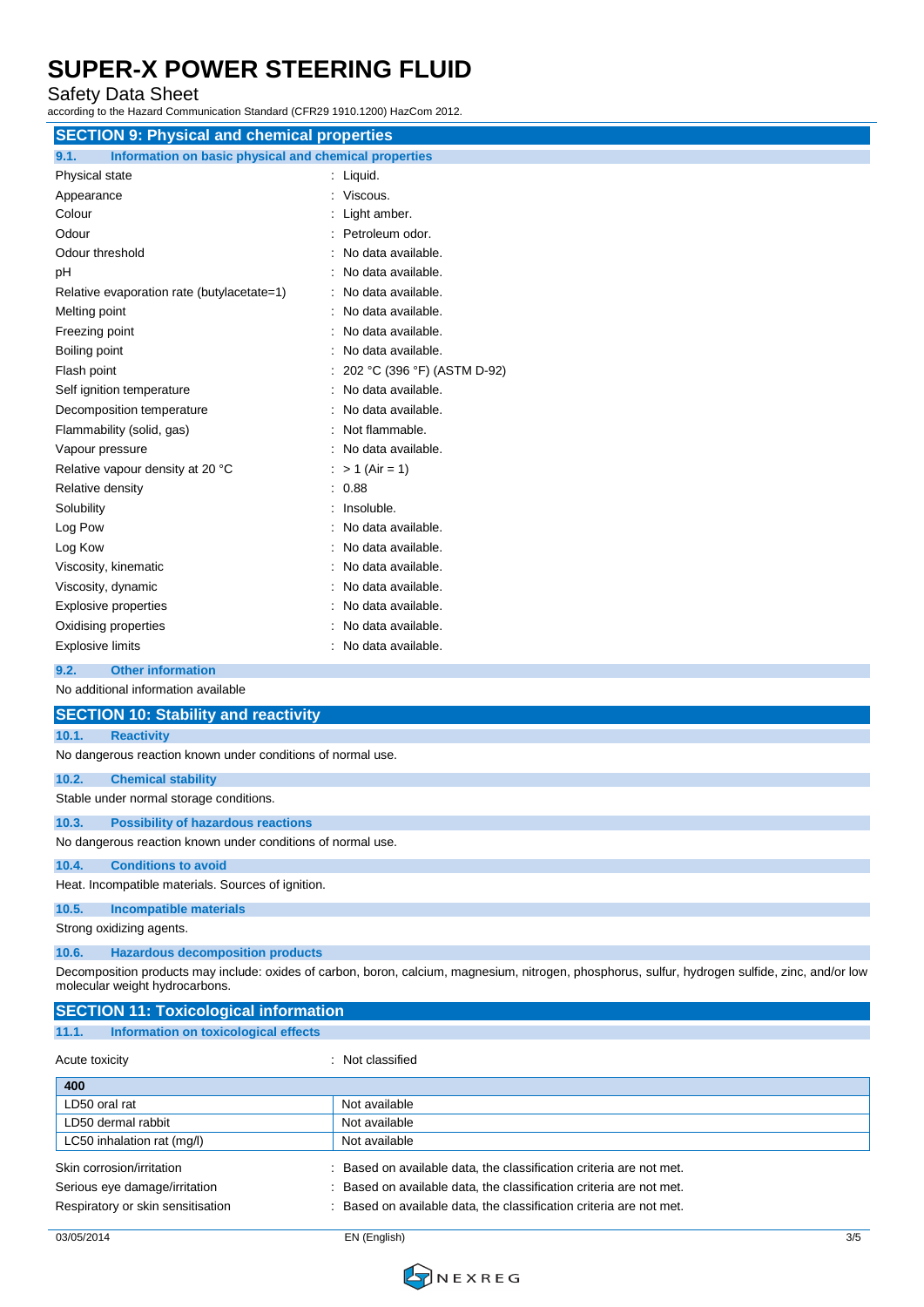#### Safety Data Sheet

according to the Hazard Communication Standard (CFR29 1910.1200) HazCom 2012.

| Germ cell mutagenicity                                | : Based on available data, the classification criteria are not met.                                                                                                                                                                               |  |
|-------------------------------------------------------|---------------------------------------------------------------------------------------------------------------------------------------------------------------------------------------------------------------------------------------------------|--|
| Carcinogenicity                                       | Based on available data, the classification criteria are not met.                                                                                                                                                                                 |  |
| Reproductive toxicity                                 | Based on available data, the classification criteria are not met.                                                                                                                                                                                 |  |
| Specific target organ toxicity (single exposure)      | Based on available data, the classification criteria are not met.                                                                                                                                                                                 |  |
| Specific target organ toxicity (repeated<br>exposure) | Based on available data, the classification criteria are not met.                                                                                                                                                                                 |  |
| Aspiration hazard                                     | Based on available data, the classification criteria are not met.                                                                                                                                                                                 |  |
| Symptoms/injuries after inhalation                    | May cause respiratory irritation.                                                                                                                                                                                                                 |  |
| Symptoms/injuries after skin contact                  | Not expected to be a primary skin irritant. Prolonged and/or repeated skin contact with this<br>product may cause irritation.                                                                                                                     |  |
| Symptoms/injuries after eye contact                   | May cause eye irritation. Symptoms may include discomfort or pain, excess blinking and tear<br>production, with possible redness and swelling.                                                                                                    |  |
| Symptoms/injuries after ingestion                     | May be harmful if swallowed. May cause stomach distress, nausea or vomiting.                                                                                                                                                                      |  |
| <b>SECTION 12: Ecological information</b>             |                                                                                                                                                                                                                                                   |  |
| 12.1.<br><b>Toxicity</b>                              |                                                                                                                                                                                                                                                   |  |
| Ecology - general                                     | May cause long-term adverse effects in the aquatic environment.                                                                                                                                                                                   |  |
| 12.2.<br><b>Persistence and degradability</b>         |                                                                                                                                                                                                                                                   |  |
| 400                                                   |                                                                                                                                                                                                                                                   |  |
| Persistence and degradability                         | Not established.                                                                                                                                                                                                                                  |  |
| 12.3.<br><b>Bioaccumulative potential</b>             |                                                                                                                                                                                                                                                   |  |
| 400                                                   |                                                                                                                                                                                                                                                   |  |
| Bioaccumulative potential                             | Not established.                                                                                                                                                                                                                                  |  |
| 12.4.<br><b>Mobility in soil</b>                      |                                                                                                                                                                                                                                                   |  |
| No additional information available                   |                                                                                                                                                                                                                                                   |  |
| <b>Other adverse effects</b><br>12.5.                 |                                                                                                                                                                                                                                                   |  |
| No additional information available                   |                                                                                                                                                                                                                                                   |  |
| <b>SECTION 13: Disposal considerations</b>            |                                                                                                                                                                                                                                                   |  |
| <b>Waste treatment methods</b><br>13.1.               |                                                                                                                                                                                                                                                   |  |
| Waste disposal recommendations                        | This material must be disposed of in accordance with all local, state, provincial, and federal<br>regulations. Empty containers or liners may retain some product residues. This material and its<br>container must be disposed of in a safe way. |  |
| <b>SECTION 14: Transport information</b>              |                                                                                                                                                                                                                                                   |  |
|                                                       |                                                                                                                                                                                                                                                   |  |

| In accordance with DOT           |                                                                             |
|----------------------------------|-----------------------------------------------------------------------------|
| 14.1.<br>UN number               |                                                                             |
| Not applicable                   |                                                                             |
| 14.2.<br>UN proper shipping name |                                                                             |
| Not applicable                   |                                                                             |
| 14.3. Additional information     |                                                                             |
| Other information                | : No supplementary information available.                                   |
| Special transport precautions    | : Do not handle until all safety precautions have been read and understood. |

| <b>SECTION 15: Regulatory information</b> |                                                                                                                                                    |
|-------------------------------------------|----------------------------------------------------------------------------------------------------------------------------------------------------|
| 15.1. US Federal regulations              |                                                                                                                                                    |
| No additional information available       |                                                                                                                                                    |
| <b>15.2. US State regulations</b>         |                                                                                                                                                    |
| 400                                       |                                                                                                                                                    |
| State or local regulations                | This product may contain trace amounts of chemicals known to the State of California to<br>cause cancer, birth defects or other reproductive harm. |